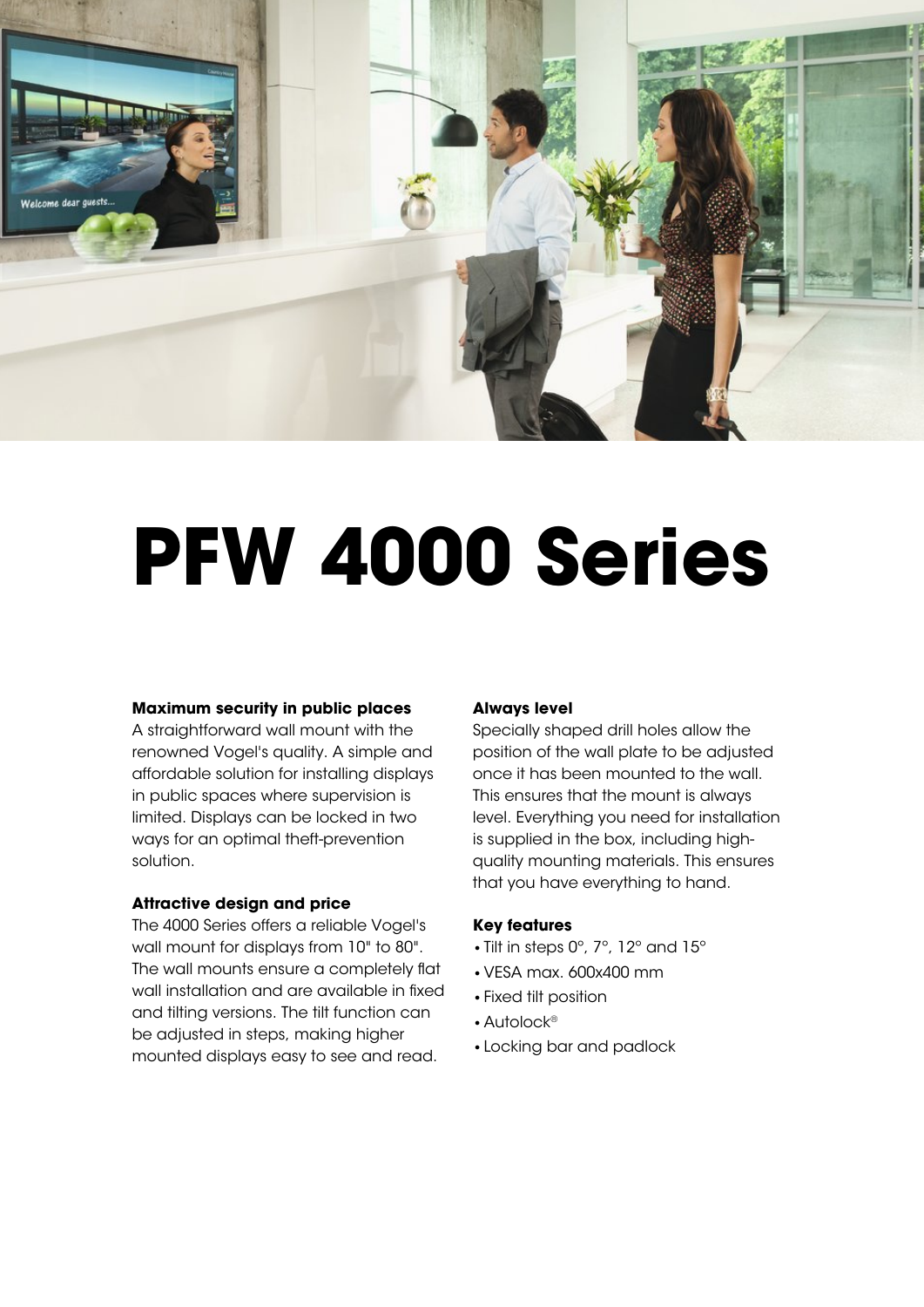

# 4000 SERIES







#### **Specifications Specifications**

| Max. weight load (kg)             |                |           |           |
|-----------------------------------|----------------|-----------|-----------|
| Min. screen size (inch)           |                |           |           |
| Max. screen size (inch)           |                |           |           |
| Tilt                              |                |           |           |
| Lockable                          |                |           |           |
| Min. distance to the wall<br>(mm) |                |           |           |
| Min. VESA hole pattern (mm)       | $50 \times 50$ | 100 x 100 | 100 x 100 |
| Max. VESA hole pattern (mm)       | 200 x 200      | 400 x 400 | 600 x 400 |

#### **Guarantee Guarantee**

| 100000<br>v <del>o</del> ur<br>. | $\gamma$ you.<br>$\sim$<br>$\sim$ $\sim$ |  |
|----------------------------------|------------------------------------------|--|

#### **General General**

| C <sub>2</sub><br>COIOUI | piuui                   | $51 - -$     |            |
|--------------------------|-------------------------|--------------|------------|
| Article number           | 7042000                 | 7045000      | 7047000    |
| EAN single box           | 00050000<br>`228533098، | 712285338601 | 2285338649 |

 $20[4.7]$